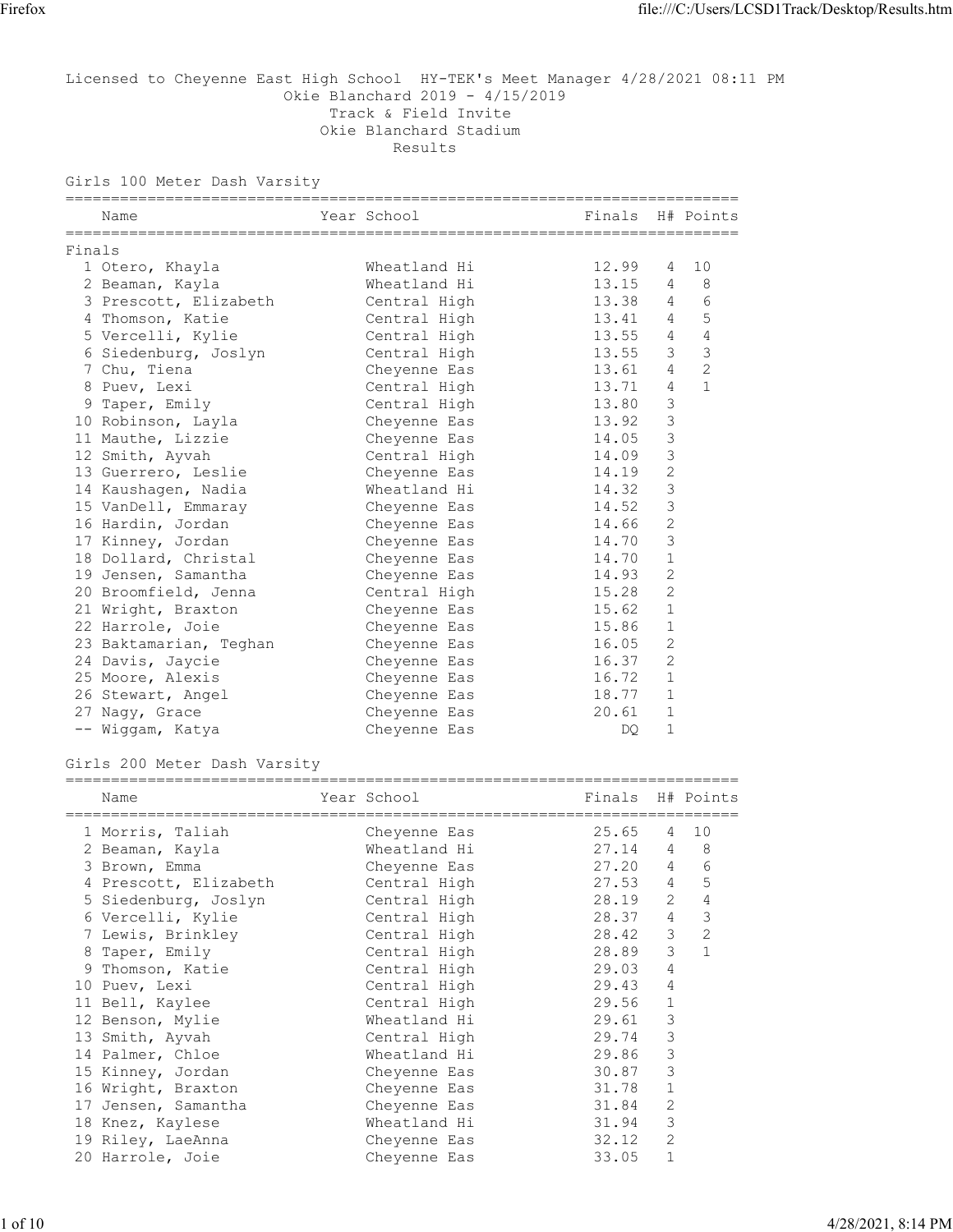| Firefox |                                                                 |                                              |                         | file:///C:/Users/LCSD1Track/Desktop/Results.htm |  |
|---------|-----------------------------------------------------------------|----------------------------------------------|-------------------------|-------------------------------------------------|--|
|         | 21 Broomfield, Jenna                                            | Central High                                 | 33.91                   | 2                                               |  |
|         | 22 Baktamarian, Teghan<br>23 Moore, Alexis<br>24 Stewart, Angel | Cheyenne Eas<br>Cheyenne Eas<br>Cheyenne Eas | 34.12<br>34.85<br>38.86 | $\overline{\mathbf{3}}$<br>$1\,$<br>2           |  |
|         |                                                                 |                                              |                         |                                                 |  |

Girls 400 Meter Dash Varsity

| Name               | Year School  | Finals H# Points |                |      |
|--------------------|--------------|------------------|----------------|------|
| 1 Taper, Emily     | Central High | 1:05.46          |                | 2 10 |
| 2 Jacobsen, Emma   | Cheyenne Eas | 1:06.69          | $\overline{2}$ | - 8  |
| 3 Guerrero, Leslie | Cheyenne Eas | 1:06.72          |                | -6   |
| 4 Mauthe, Lizzie   | Cheyenne Eas | 1:08.20          |                | -5   |
| 5 Palmer, Chloe    | Wheatland Hi | 1:09.67          |                | 4    |
| 6 Ronnau, Alleynah | Cheyenne Eas | 1:09.82          | -2             | 3    |
| 7 Robinson, Layla  | Cheyenne Eas | 1:12.29          | 2              | 2    |
| 8 Riley, LaeAnna   | Cheyenne Eas | 1:14.45          |                |      |
| 9 Fansler, Alivia  | Cheyenne Eas | 1:20.30          |                |      |
|                    |              |                  |                |      |

#### Girls 800 Meter Run Varsity

| Name               | Year School  | Finals Points |    |
|--------------------|--------------|---------------|----|
| 1 Morrell, Sydney  | Central High | 2:28.17       | 10 |
| 2 Sawyer, Sydni    | Central High | 2:29.23       | 8  |
| 3 Hofmeister, Emma | Central High | 2:32.41       | 6  |
| 4 Pillivant, Kaya  | Central High | 2:37.50       | -5 |
| 5 Ronnau, Ynes     | Cheyenne Eas | 2:41.05       | 4  |
| 6 Clarke, Lauren   | Central High | 2:45.41       | 3  |
| 7 Fansler, Alivia  | Chevenne Eas | 3:08.96       |    |

# Girls 1600 Meter Run Varsity

| Name                | Year School  |         | Finals Points |
|---------------------|--------------|---------|---------------|
| 1 Morrell, Sydney   | Central High | 5:21.70 | 10            |
| 2 Nichols, Lily     | Wheatland Hi | 5:23.96 | 8             |
| 3 Trujillo, Mikaila | Cheyenne Eas | 5:27.47 | 6             |
| 4 Sawyer, Sydni     | Central High | 5:36.09 | 5             |
| 5 Pillivant, Kaya   | Central High | 5:38.11 | 4             |
| 6 Hofmeister, Emma  | Central High | 5:39.83 | 3             |
| 7 Ronnau, Ynes      | Cheyenne Eas | 5:54.00 | 2             |
| 8 Smith, Emma       | Cheyenne Eas | 5:56.41 |               |
| 9 Clarke, Lauren    | Central High | 5:57.75 |               |
| 10 Craig, Gracie    | Chevenne Eas | 5:58.94 |               |

#### Girls 100 Meter Hurdles Varsity

| Name               | Year School  | Finals H# Points |                |      |
|--------------------|--------------|------------------|----------------|------|
| 1 Baillie, Madisyn | Central High | 16.31            |                | 2 10 |
| 2 Thomson, Katie   | Central High | 16.51            |                | 2 8  |
| 3 Perriton, Averie | Central High | 18.49            | $\overline{2}$ | - 6  |
| 4 Temple, Teagan   | Central High | 19.45            | $\overline{2}$ | -5   |
| 5 Dempsey, Emma    | Central High | 19.72            |                | 4    |
| 6 Otero, Kacey     | Wheatland Hi | 19.87            |                | -3   |
| 7 Clements, Eva    | Central High | 20.29            |                | - 2  |
| 8 Knez, Kaylese    | Wheatland Hi | 20.62            |                |      |

# Girls 300 Meter Hurdles Varsity

| Name               | Year School  | Finals Points |               |
|--------------------|--------------|---------------|---------------|
| 1 Baillie, Madisyn | Central High | 49.95 10      |               |
| 2 Perriton, Averie | Central High | 52.25         | $\mathcal{R}$ |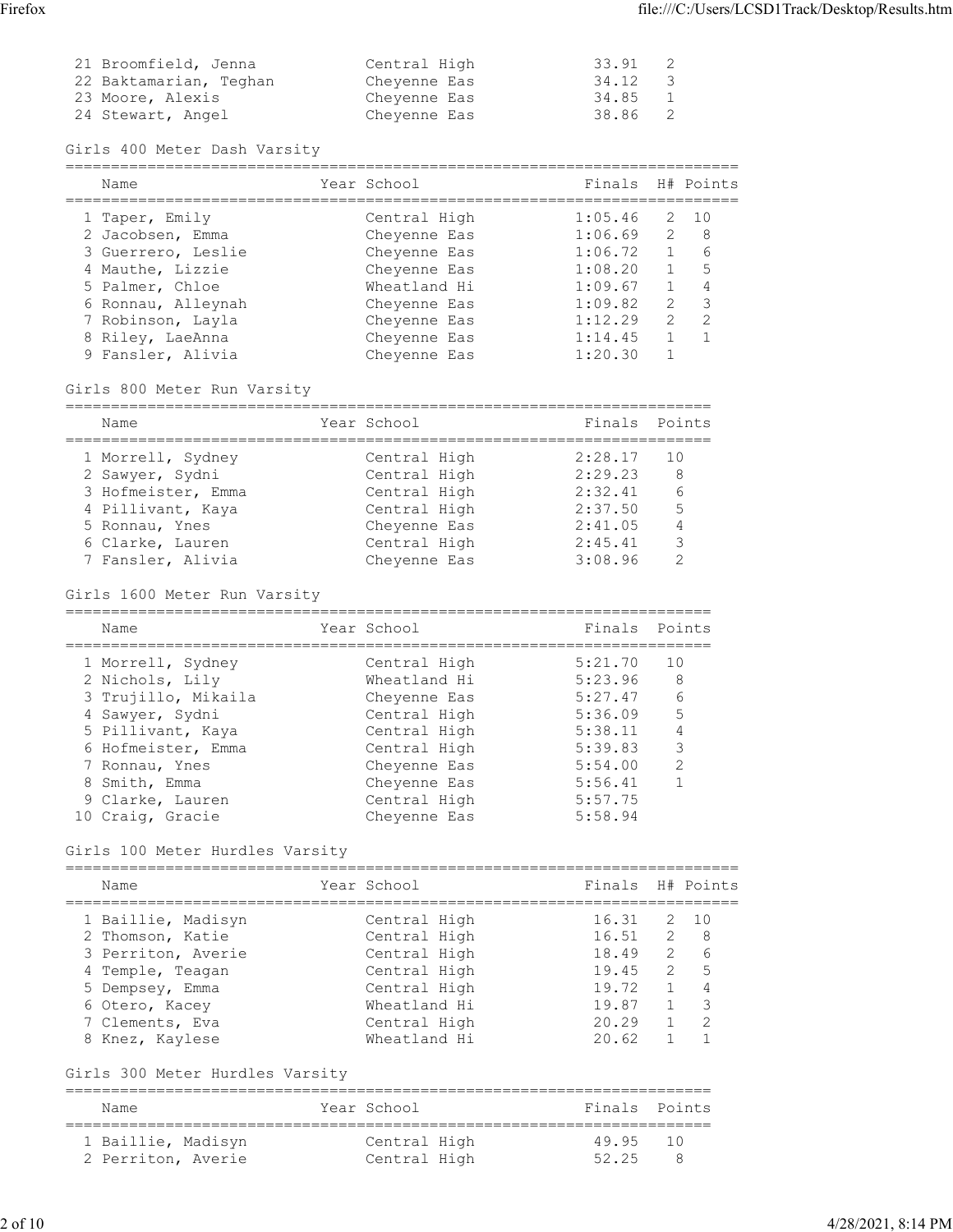| Firefox |                     |              |         |                | file:///C:/Users/LCSD1Track/Desktop/Results.htm |  |
|---------|---------------------|--------------|---------|----------------|-------------------------------------------------|--|
|         |                     |              |         |                |                                                 |  |
|         | 3 Saunders, Avery   | Central High | 54.54   | $6\,$          |                                                 |  |
|         | 4 Clements, Eva     | Central High | 57.46   | 5              |                                                 |  |
|         | 5 Broomfield, Jenna | Central High | 58.31   | $\overline{4}$ |                                                 |  |
|         | 6 Temple, Teagan    | Central High | 1:00.13 | $\mathcal{S}$  |                                                 |  |
|         | 7 Dempsey, Emma     | Central High | 1:03.64 | $\mathbf{2}$   |                                                 |  |

# Girls 4x100 Meter Relay Varsity

| School                         | Finals Points         |                |
|--------------------------------|-----------------------|----------------|
| 1 Central High School W 'A'    | 52.27                 | 10             |
| 1) Vercelli, Kylie             | 2) Siedenburg, Joslyn |                |
| 3) Puev, Lexi                  | 4) Thomson, Katie     |                |
| 2 Wheatland High School 'A'    | 52.42                 | 8 <sup>8</sup> |
| 1) Beaman, Kayla               | 2) Otero, Khayla      |                |
| 3) Otero, Kacey                | 4) Goertz, Laynie     |                |
| 3 Cheyenne East 2021 Boys 'B'  | 58.36                 | 6              |
| 1) VanDell, Emmaray            | 2) Wiqqam, Katya      |                |
| 3) Jensen, Samantha            | 4) Wright, Braxton    |                |
| -- Wheatland High School 'B'   | DO                    |                |
| 1) Benson, Mylie               | 2) Philo, Lola        |                |
| 3) Palmer, Chloe               | 4) Knez, Kaylese      |                |
| -- Cheyenne East 2021 Boys 'A' | DQ.                   |                |

Girls High Jump Varsity

|  | Name               | Year School  | Finals Points |     |  |
|--|--------------------|--------------|---------------|-----|--|
|  | 1 Baillie, Madisyn | Central High | $5 - 02.00$   | 10  |  |
|  | 2 Jacobsen, Emma   | Cheyenne Eas | $4 - 10.00$   | - 8 |  |
|  | 3 Perriton, Averie | Central High | $4 - 08.00$   | 6   |  |
|  | 4 Brown, Emma      | Cheyenne Eas | $4 - 06.00$   | .5  |  |
|  | -- Naqy, Grace     | Cheyenne Eas | ΝH            |     |  |

#### Girls Pole Vault Varsity

| Name                 | Year School  |              | Finals Points |
|----------------------|--------------|--------------|---------------|
| 1 Lewis, Brinkley    | Central High | $10 - 06.00$ | 10            |
| 2 Bell, Kaylee       | Central High | $10 - 00.00$ | 8             |
| 3 Reisdorfer, Kalea  | Central High | $10 - 00.00$ | 6             |
| 4 Hess, Emma         | Central High | $9 - 00.00$  | 4.50          |
| 4 Eicholtz, Caydence | Cheyenne Eas | $9 - 00.00$  | 4.50          |
| 6 Dollard, Christal  | Cheyenne Eas | $9 - 00.00$  | 3             |
| 7 Mickelson, Abbie   | Cheyenne Eas | $8 - 06.00$  | 2             |
| 8 Garlough, Kaiana   | Central High | 8-00.00      |               |
| 9 Benson, Mylie      | Wheatland Hi | $7 - 06.00$  |               |
| 10 Whitesell, Jaesa  | Central High | $7 - 06.00$  |               |
| 11 VanDell, Emmaray  | Cheyenne Eas | $7 - 06.00$  |               |
| 12 Knez, Kaylese     | Wheatland Hi | $7 - 00.00$  |               |
| 12 Wiqqam, Katya     | Cheyenne Eas | 7-00.00      |               |
| 14 Fredricks, Paige  | Wheatland Hi | $6 - 06.00$  |               |
| -- Ronnau, Ynes      | Cheyenne Eas | NH           |               |
| -- Palmer, Chloe     | Wheatland Hi | ΝH           |               |

#### Girls Long Jump Varsity

| Name                | Year School  | Finals Points |    |
|---------------------|--------------|---------------|----|
| 1 Otero, Khayla     | Wheatland Hi | 16-07.25      | 10 |
| 2 Fonseca, Elysiana | Cheyenne Eas | $14 - 04.25$  | 8  |
| 3 Philo, Lola       | Wheatland Hi | $14 - 03.00$  | 6  |
| 4 Brown, Emma       | Cheyenne Eas | $13 - 10.50$  | -5 |
| 5 Garlough, Kaiana  | Central High | $13 - 06.00$  | 4  |
| 6 Hardin, Jordan    | Chevenne Eas | $13 - 02.75$  |    |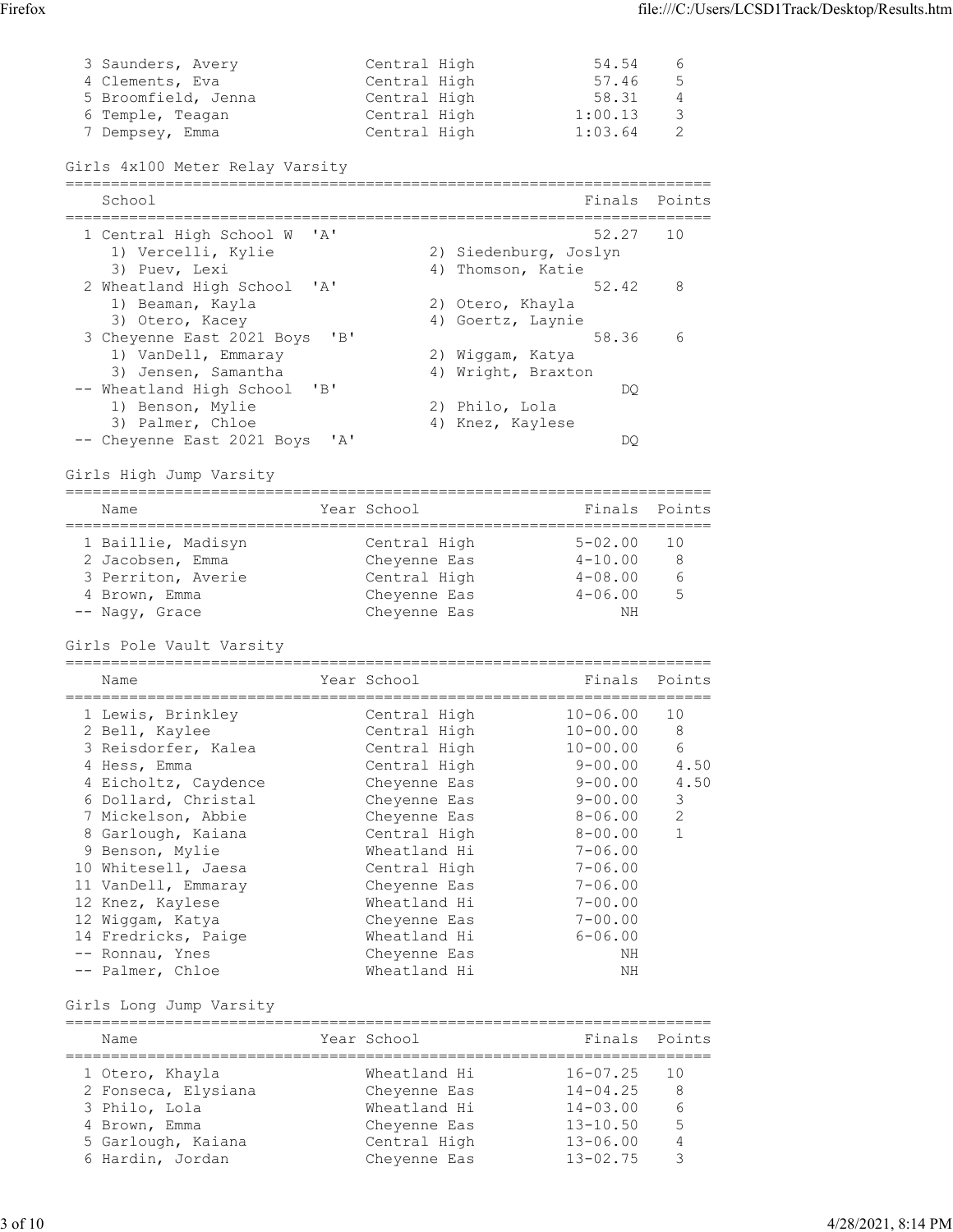| Firefox |                                                |                              |                              | file:///C:/Users/LCSD1Track/Desktop/Results.htm |  |
|---------|------------------------------------------------|------------------------------|------------------------------|-------------------------------------------------|--|
|         |                                                |                              |                              |                                                 |  |
|         |                                                |                              |                              | $\mathbf{2}$                                    |  |
|         | 7 VanDell, Emmaray                             | Cheyenne Eas                 | $13 - 01.75$                 | $\mathbf{1}$                                    |  |
|         | 8 Dollard, Christal                            | Cheyenne Eas                 | $12 - 08.00$                 |                                                 |  |
|         | 9 Kinney, Jordan                               | Cheyenne Eas<br>Wheatland Hi | $12 - 06.50$<br>$12 - 00.50$ |                                                 |  |
|         | 10 Hiemsoth, Brinley<br>11 Baktamarian, Teghan | Cheyenne Eas                 | $11 - 11.75$                 |                                                 |  |
|         |                                                |                              | $11 - 05.00$                 |                                                 |  |
|         | 12 Riley, LaeAnna<br>13 Wright, Braxton        | Cheyenne Eas<br>Cheyenne Eas | $11 - 02.75$                 |                                                 |  |
|         | 14 Kontour, Ecomae                             | Wheatland Hi                 | $11 - 00.75$                 |                                                 |  |
|         | 15 Jensen, Samantha                            | Cheyenne Eas                 | $10 - 07.75$                 |                                                 |  |
|         | 16 Harrole, Joie                               | Cheyenne Eas                 | $10 - 05.50$                 |                                                 |  |
|         | 17 Moore, Alexis                               | Cheyenne Eas                 | $9 - 05.75$                  |                                                 |  |
|         |                                                | Wheatland Hi                 | ND.                          |                                                 |  |
|         | -- Cecil, Megan<br>-- Goertz, Laynie           | Wheatland Hi                 | $\rm ND$                     |                                                 |  |
|         | -- Otero, Kacey                                | Wheatland Hi                 | ND                           |                                                 |  |
|         | -- Urdiales, Natalee                           | Central High                 | $\rm ND$                     |                                                 |  |
|         | -- Mauthe, Lizzie                              | Cheyenne Eas                 | $\rm ND$                     |                                                 |  |

#### Girls Triple Jump Varsity

| Name                 | Year School  |              | Finals Points |
|----------------------|--------------|--------------|---------------|
| 1 Morris, Taliah     | Cheyenne Eas | $36 - 04.25$ | 10            |
| 2 Fonseca, Elysiana  | Cheyenne Eas | $33 - 09.00$ | 8             |
| 3 Chu, Tiena         | Cheyenne Eas | $33 - 03.00$ | 6             |
| 4 Mauthe, Lizzie     | Cheyenne Eas | $31 - 11.00$ | 5             |
| 5 Otero, Kacey       | Wheatland Hi | $28 - 11.75$ | 4             |
| 6 Wiqqam, Katya      | Cheyenne Eas | $28 - 02.00$ | 3             |
| 7 Clements, Eva      | Central High | $27 - 05.00$ | 2             |
| 8 Hardin, Jordan     | Cheyenne Eas | $27 - 02.75$ |               |
| 9 Kinney, Jordan     | Cheyenne Eas | $26 - 01.75$ |               |
| 10 Urdiales, Natalee | Central High | $23 - 05.25$ |               |

Girls Shot Put Varsity

| Name                 | Year School  | Finals Points |                |
|----------------------|--------------|---------------|----------------|
| 1 Marshall, Ashley   | Cheyenne Eas | $35 - 07.50$  | 10             |
| 2 Lobmeyer, Dakota   | Central High | $35 - 04.50$  | 8              |
| 3 Marshall, Hailey   | Cheyenne Eas | $34 - 05.50$  | 6              |
| 4 Goff, Gracin       | Cheyenne Eas | $30 - 04.00$  | 5              |
| 5 Mickelson, Abbie   | Cheyenne Eas | $30 - 03.00$  | $\overline{4}$ |
| 6 Kirkbride, Kayla   | Central High | 29-08.50      | 3              |
| 7 White, Delanie     | Cheyenne Eas | 28-05.00      | 2              |
| 8 Stephenson, Jenna  | Central High | $27 - 11.50$  | $\mathbf{1}$   |
| 9 Sears, Rhianne     | Cheyenne Eas | $26 - 10.00$  |                |
| 10 Davis, Jaycie     | Cheyenne Eas | $26 - 09.50$  |                |
| 11 Kerschner, Clara  | Cheyenne Eas | $26 - 06.50$  |                |
| 12 Mauthie, Emma     | Cheyenne Eas | $24 - 05.50$  |                |
| 13 Sam, Natanya      | Central High | $22 - 08.00$  |                |
| 14 Teasley, Dianna   | Central High | $21 - 07.00$  |                |
| 15 Plante, Grace     | Wheatland Hi | $20 - 04.50$  |                |
| 16 Garcia, Mekayla   | Wheatland Hi | 18-11.00      |                |
| 17 Luina, Diana      | Wheatland Hi | $15 - 05.50$  |                |
| 18 Nagy, Grace       | Cheyenne Eas | $11 - 07.00$  |                |
| -- Anderson, Rory    | Wheatland Hi | ND            |                |
| -- Waring, Bryley    | Wheatland Hi | ND            |                |
| -- Fredricks, Brenna | Wheatland Hi | <b>ND</b>     |                |

Girls Discus Throw Varsity

======================================================================= Name Year School Finals Points ======================================================================= 1 Lobmeyer, Dakota Central High 91-03 10 2 Marshall, Ashley Cheyenne Eas 90-09 8 3 Marshall, Hailey Cheyenne Eas 84-10 6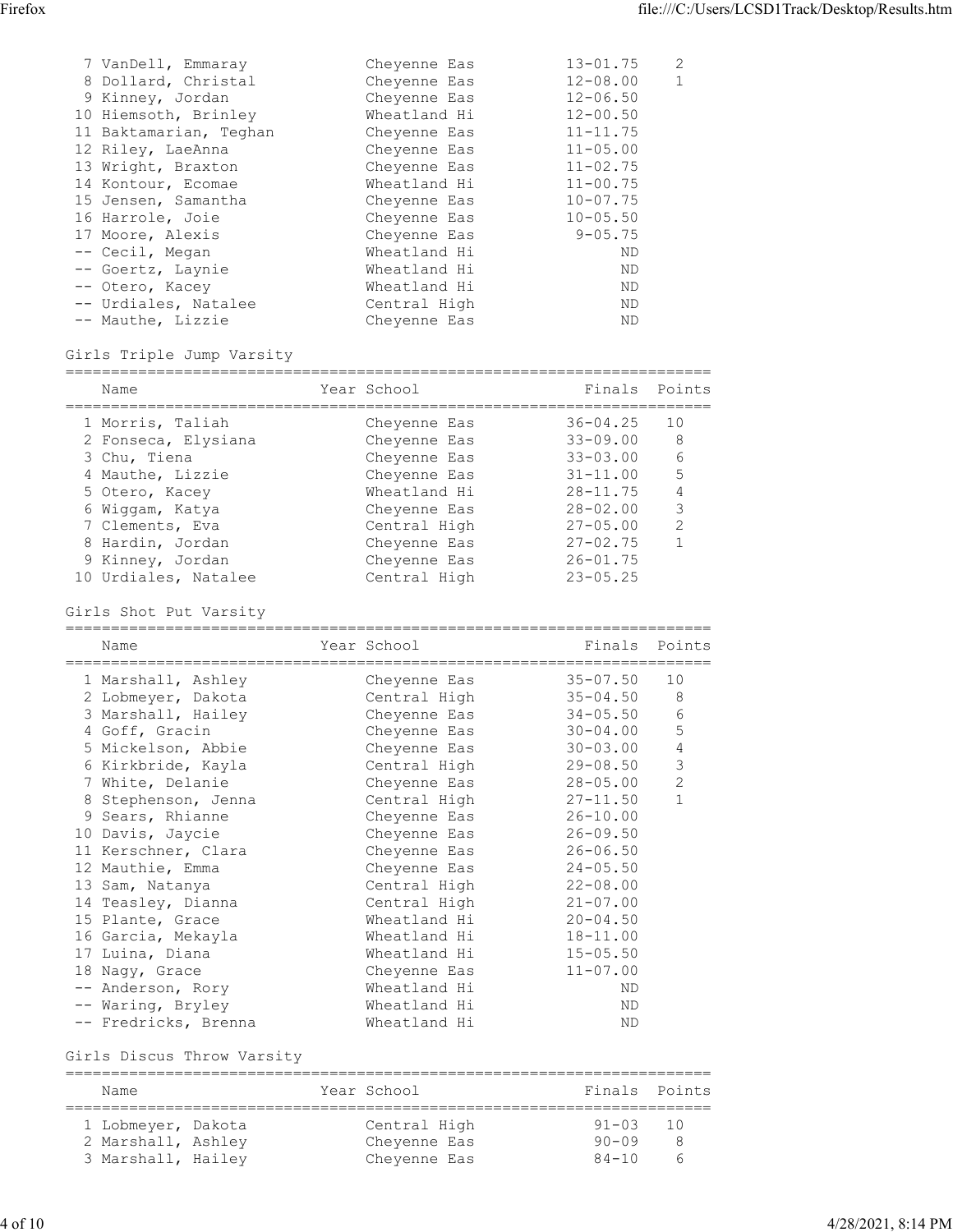| Firefox |                                      |                              |                       | file:///C:/Users/LCSD1Track/Desktop/Results.htm |  |
|---------|--------------------------------------|------------------------------|-----------------------|-------------------------------------------------|--|
|         |                                      |                              |                       |                                                 |  |
|         | 4 Kirkbride, Kayla                   | Central High                 | $84 - 04$             | 5                                               |  |
|         | 5 White, Delanie                     | Cheyenne Eas                 | $79 - 02$             | $\overline{4}$                                  |  |
|         | 6 Goff, Gracin                       | Cheyenne Eas                 | $74 - 06$             | $\mathfrak{Z}$                                  |  |
|         | 7 Hiemsoth, Brinley                  | Wheatland Hi                 | $72 - 02$             | $\overline{2}$                                  |  |
|         | 8 Sears, Rhianne                     | Cheyenne Eas                 | $70 - 00$             | $\mathbf{1}$                                    |  |
|         | 9 Stephenson, Jenna                  | Central High                 | $68 - 08$             |                                                 |  |
|         | 10 Kerschner, Clara                  | Cheyenne Eas                 | $58 - 09$             |                                                 |  |
|         | 11 Sam, Natanya                      | Central High                 | $55 - 10$             |                                                 |  |
|         | 12 Davis, Jaycie                     | Cheyenne Eas                 | $55 - 02$             |                                                 |  |
|         | 13 Teasley, Dianna                   | Central High                 | $54 - 07$             |                                                 |  |
|         | 14 Mauthie, Emma                     | Cheyenne Eas                 | $52 - 06$             |                                                 |  |
|         | 15 Plante, Grace                     | Wheatland Hi                 | $49 - 09$             |                                                 |  |
|         | 16 Kaushagen, Nadia                  | Wheatland Hi                 | $48 - 05$             |                                                 |  |
|         | 17 Kontour, Ecomae                   | Wheatland Hi                 | $38 - 04$             |                                                 |  |
|         | 18 Philo, Lola                       | Wheatland Hi                 | $37 - 07$             |                                                 |  |
|         | 19 Garcia, Mekayla                   | Wheatland Hi<br>Wheatland Hi | $34 - 03$             |                                                 |  |
|         | 20 Luina, Diana<br>-- Anderson, Rory | Wheatland Hi                 | $32 - 07$<br>$\rm ND$ |                                                 |  |

#### Boys 100 Meter Dash Varsity

| Name                        | Year School  | Finals H# Points |                |                |
|-----------------------------|--------------|------------------|----------------|----------------|
| 1 Garcia, Ian               | Cheyenne Eas | 11.34            | 6              | 10             |
| 2 Brow, Rodee               | Wheatland Hi | 11.36            | 6              | 8              |
| 3 Guevara, Kaliff           | Cheyenne Eas | 11.37            | 6              | 6              |
| 4 Guevera, Jude             | Cheyenne Eas | 11.52            | 6              | $\mathsf S$    |
| 5 Prescott, Richard         | Central High | 11.78            | 5              | 4              |
| 6 Porwoll, Miles            | Central High | 11.78            | 6              | 3              |
| 7 Gonzalez, Luis            | Central High | 12.01            | 5              | $\overline{c}$ |
| 8 Brinkman, Ethan           | Cheyenne Eas | 12.02            | 6              | $\mathbf 1$    |
| 9 Riley, Gavin              | Cheyenne Eas | 12.07            | 6              |                |
| 10 Fausto, Hyannie          | Wheatland Hi | 12.09            | 4              |                |
| 11 Bower, Trey              | Cheyenne Eas | 12.13            | 5              |                |
| 12 Kenny, Devin             | Cheyenne Eas | 12.14            | $\mathbf{1}$   |                |
| 13 Hicks, Jake              | Wheatland Hi | 12.17            | 4              |                |
| 14 Uridialles, Kain         | Central High | 12.21            | 3              |                |
| 15 Inmon, Josh              | Central High | 12.26            | 4              |                |
| 16 Gulley, Darnell          | Cheyenne Eas | 12.33            | 5              |                |
| 17 Hesford, Jackson         | Cheyenne Eas | 12.42            | 4              |                |
| 18 Oedekoven, Levi          | Cheyenne Eas | 12.48            | 4              |                |
| 19 Hondel, David            | Cheyenne Eas | 12.50            | 5              |                |
| 20 Culver, Jacob            | Cheyenne Eas | 12.53            | 3              |                |
| 21 Pugh, Cade               | Cheyenne Eas | 12.54            | 4              |                |
| 22 Bohnen, Tyler            | Wheatland Hi | 12.57            | 3              |                |
| 23 Ashby, Zach              | Wheatland Hi | 12.60            | 4              |                |
| 23 Hyatt, Conner            | Central High | 12.60            | $\mathbf{1}$   |                |
| 25 Frias, Joseph            | Wheatland Hi | 12.70            | 3              |                |
| 26 Goff, Gavin              | Cheyenne Eas | 12.77            | 3              |                |
| 27 May, Simon               | Wheatland Hi | 12.85            | 2              |                |
| 28 Hernandez, Adrian        | Cheyenne Eas | 12.86            | $\mathfrak{Z}$ |                |
| 29 Turpin, Damien           | Cheyenne Eas | 12.93            | 2              |                |
| 30 Divan, Colton            | Cheyenne Eas | 12.98            | 2              |                |
| 31 Flores, Aidan            | Central High | 13.08            | 5              |                |
| 32 Stentson, Bryce          | Wheatland Hi | 13.12            | 4              |                |
| 33 Linde, Lucas             | Central High | 13.15            | 2              |                |
| 34 Mirich, Nathan           | Cheyenne Eas | 13.96            | $\mathbf{1}$   |                |
|                             | Wheatland Hi | 14.32            | 3              |                |
| 35 Hedstrom, Kolter         |              |                  |                |                |
| 36 Millett, Ethan           | Cheyenne Eas | 25.05            | $\mathbf{1}$   |                |
| 37 Roth, Lucas              | Cheyenne Eas | 28.57            | 2              |                |
| Boys 200 Meter Dash Varsity |              |                  |                |                |
| Name                        | Year School  | Finals H# Points |                |                |

==========================================================================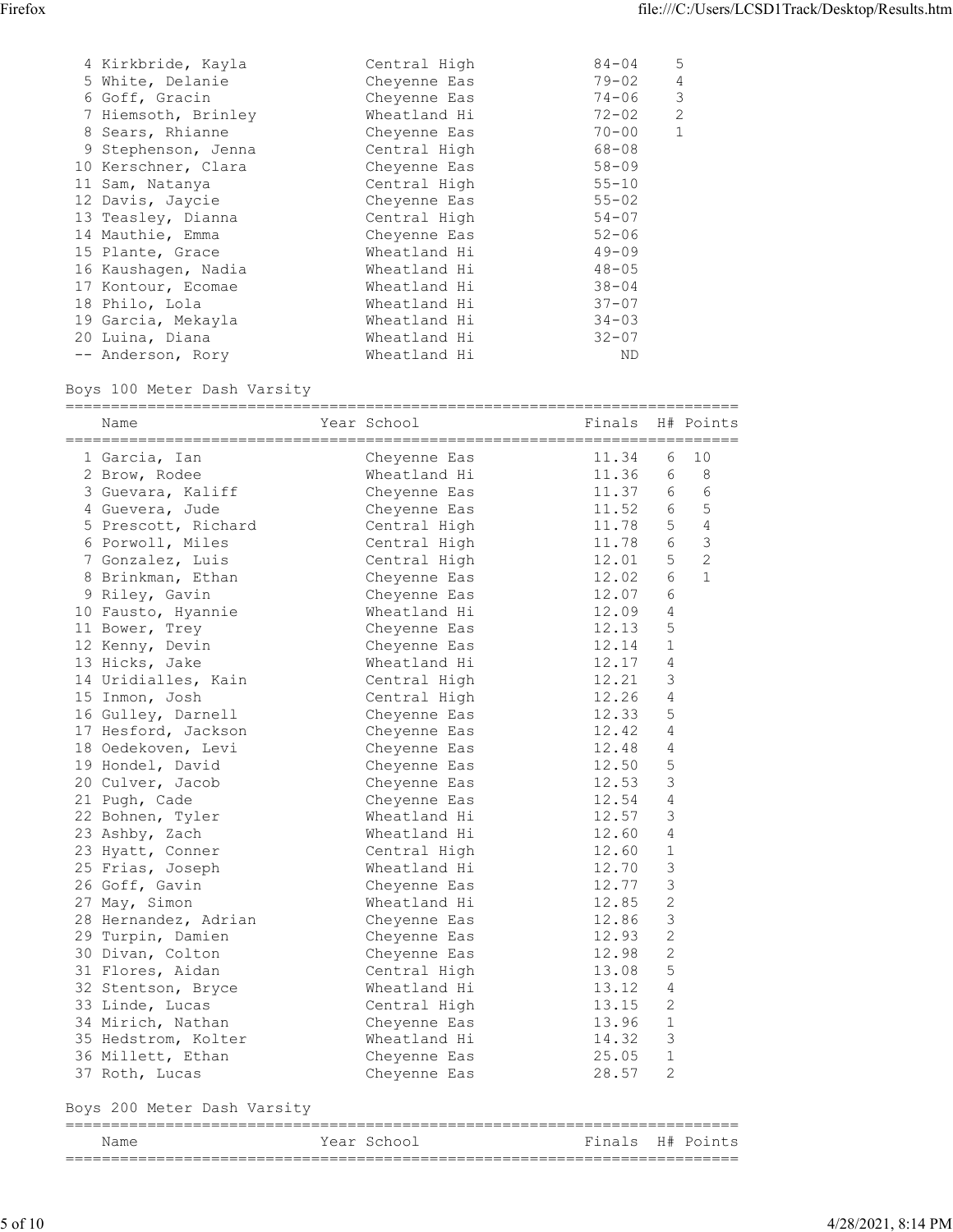| Firefox                                 |                              | file:///C:/Users/LCSD1Track/Desktop/Results.htm |  |
|-----------------------------------------|------------------------------|-------------------------------------------------|--|
|                                         |                              |                                                 |  |
|                                         |                              |                                                 |  |
| 1 Guevara, Kaliff                       | Cheyenne Eas                 | 23.16<br>$5\overline{)}$<br>10                  |  |
| 2 Guevera, Jude                         | Cheyenne Eas                 | $5\phantom{.0}$<br>8<br>23.28                   |  |
|                                         |                              |                                                 |  |
| 3 Teasley, Dylan                        | Central High                 | $\epsilon$<br>5<br>24.15                        |  |
| 4 Schlabs, Garet                        | Cheyenne Eas                 | $5\phantom{.0}$<br>5<br>24.24                   |  |
| 5 Gonzalez, Luis                        | Central High                 | $\overline{4}$<br>24.67<br>5                    |  |
| 6 Riley, Gavin                          | Cheyenne Eas                 | 3<br>5<br>24.75                                 |  |
| 7 Uridialles, Kain                      | Central High                 | $\mathbf{2}$<br>$\mathcal{S}$<br>24.91          |  |
| 8 Brinkman, Ethan                       | Cheyenne Eas                 | $\overline{4}$<br>1<br>25.10                    |  |
| 9 Oedekoven, Levi                       | Cheyenne Eas                 | 25.35<br>$\overline{4}$                         |  |
| 10 Kenny, Devin                         | Cheyenne Eas                 | 25.51<br>$\mathbf{1}$                           |  |
| 11 Hondel, David                        | Cheyenne Eas                 | 4<br>25.54                                      |  |
| 12 Inmon, Josh                          | Central High                 | 3<br>25.68                                      |  |
| 13 Gulley, Darnell                      | Cheyenne Eas                 | 2<br>25.86                                      |  |
| 14 Jensen, Renton                       | Cheyenne Eas                 | $\mathbf{1}$<br>25.95                           |  |
| 15 Rohde, Toren                         | Central High                 | $26.04$ 4                                       |  |
| 16 May, Simon                           | Wheatland Hi                 | 26.16<br>$\mathcal{S}$                          |  |
| 17 Hyatt, Conner                        | Central High                 | 26.49<br>$\overline{2}$                         |  |
| 18 Warren, Austin                       | Wheatland Hi                 | 26.55<br>$\mathcal{S}$                          |  |
| 19 Linde, Lucas                         | Central High                 | 2<br>26.58                                      |  |
| 20 Goff, Gavin                          | Cheyenne Eas                 | 26.60<br>$\mathbf{1}$                           |  |
| 21 Whitright, Ben                       | Cheyenne Eas                 | $\mathbf{1}$<br>26.89                           |  |
| 22 Smith, Tucker                        | Cheyenne Eas                 | $\mathbf{2}$<br>27.18                           |  |
| 23 Sarad, Derrick                       | Wheatland Hi                 | 27.45<br>3                                      |  |
| 24 Divan, Colton<br>25 Hedstrom, Kolter | Cheyenne Eas<br>Wheatland Hi | 27.46<br>$\mathbf{1}$<br>29.52<br>$\mathcal{S}$ |  |

Boys 400 Meter Dash Varsity

| Year School  |         |                | H# Points |
|--------------|---------|----------------|-----------|
| Central High | 53.38   |                | 2 10      |
| Cheyenne Eas | 53.67   | 2              | - 8       |
| Chevenne Eas | 54.19   | 2              | 6         |
| Cheyenne Eas | 58.29   | $\overline{2}$ | 5         |
| Cheyenne Eas | 58.88   |                | 4         |
| Central High | 59.23   |                | 3         |
| Cheyenne Eas | 1:00.89 | 2              | 2         |
| Chevenne Eas | 1:01.07 |                |           |
| Chevenne Eas | 1:01.48 |                |           |
| Wheatland Hi | 1:02.43 | -2             |           |
| Wheatland Hi | 1:07.66 |                |           |
| Central High | 1:37.08 |                |           |
|              |         |                | Finals    |

Boys 800 Meter Run Varsity

| Name                                         | Year School and the School | Finals H# Points |    |      |
|----------------------------------------------|----------------------------|------------------|----|------|
| 1 Knueppel, Tristan                          | Central High               | 2:05.15          |    | 2 10 |
| 2 Frentheway, Jason                          | Central High               | $2:06.59$ 2 8    |    |      |
| 3 Frentheway, Jacob                          | Central High               | $2:07.32$ 2      |    | 6    |
| 4 Martino, Tucker               Central High |                            | $2:07.60$ 2      |    | 5    |
| 5 Rohde, Toren                               | Central High               | $2:07.75$ 2      |    | 4    |
| 6 Barrington, Will                           | Central High               | 2:12.86 2        |    | 3    |
| 7 Boqus, Caden                               | Central High               | $2:13.85$ 2      |    | 2    |
| 8 Ruff, Caleb                                | Cheyenne Eas $2:13.85$ 1   |                  |    |      |
| 9 Brokaw, Bridger                            | Central High               | 2:14.19          | -2 |      |
| 10 Turner, Asher                             | Cheyenne Eas               | 2:14.74          | -1 |      |
| 11 Gustafson, Seth                           | Cheyenne Eas               | 2:15.64          | 2  |      |
| 12 Culver, Jacob                             | Cheyenne Eas               | 2:21.68          | -1 |      |
| 13 Olson, Jacob                              | Cheyenne Eas               | 2:22.85          | 2  |      |
| 14 Garcia, Ian                               | Cheyenne Eas               | 2:22.87          | 2  |      |
| 15 Pugh, Cade                                | Cheyenne Eas               | 2:24.56          | -1 |      |
| 16 McGahuey, Matthew                         | Central High               | 2:25.49          |    |      |
| 17 Silvis, Jacob                             | Central High               | 2:27.49          | -1 |      |
| 18 Rayl, Joey                                | Cheyenne Eas               | 2:28.27          |    |      |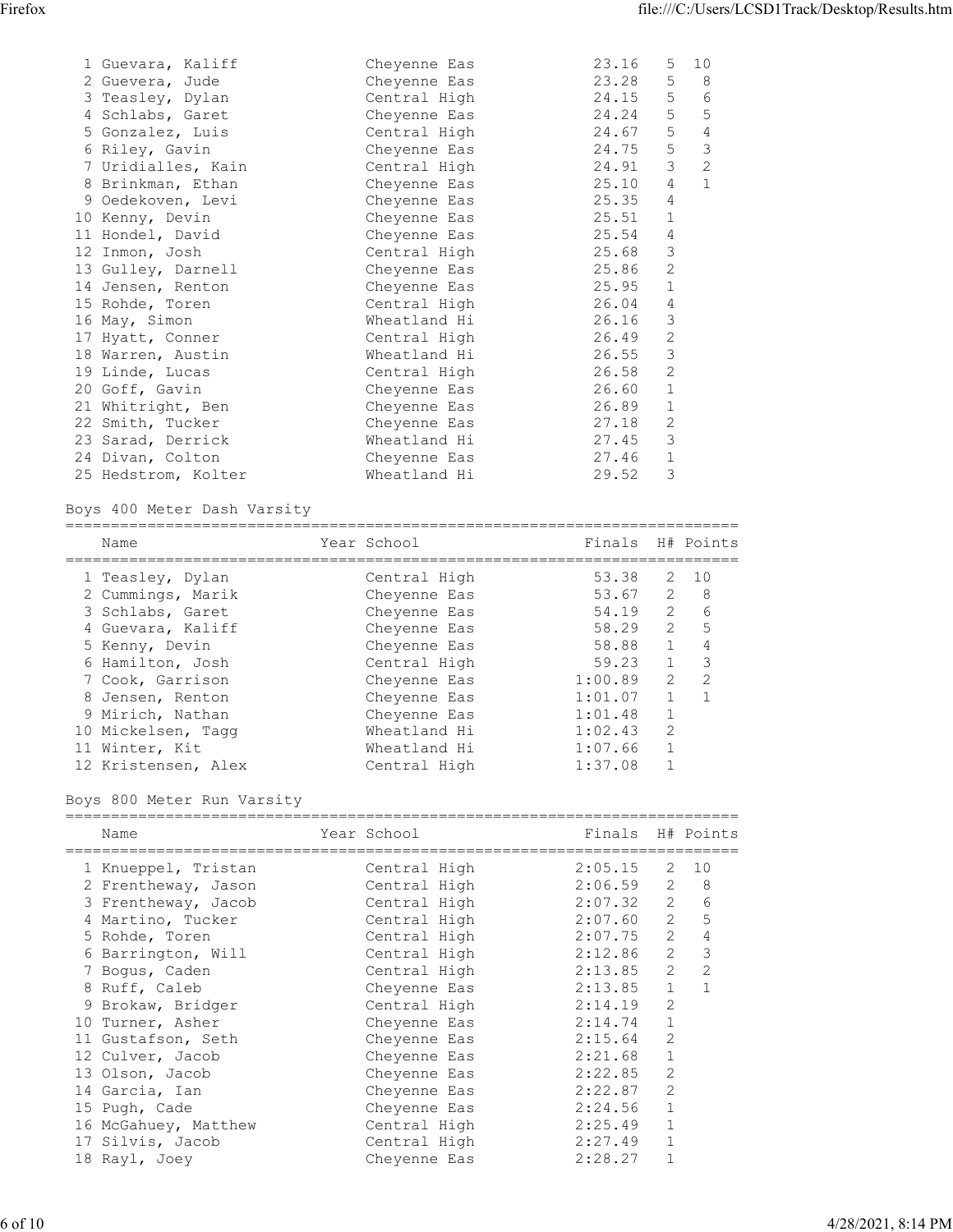| Firefox | 19 Streets, Matthew                          | Wheatland Hi                 | 2:36.91<br>2                                | file:///C:/Users/LCSD1Track/Desktop/Results.htm |
|---------|----------------------------------------------|------------------------------|---------------------------------------------|-------------------------------------------------|
|         | 20 Wheeler, Bridger                          | Central High                 | 2:37.59<br>$\,1\,$                          |                                                 |
|         | 21 Mansur, Logan                             | Cheyenne Eas                 | $\,1\,$<br>2:39.00                          |                                                 |
|         | 22 Rehmer, Chris<br>23 Runyan, Alex          | Cheyenne Eas<br>Central High | $\,1\,$<br>2:39.28<br>$1\,$<br>2:39.43      |                                                 |
|         | 24 Escajeda, Gabrial<br>25 Valdez, Sabastian | Cheyenne Eas<br>Cheyenne Eas | $\mathbf{1}$<br>2:50.17<br>$1\,$<br>3:51.20 |                                                 |

#### Boys 1600 Meter Run Varsity

=======================================================================

| Name                 | Year School  | Finals  | Points |
|----------------------|--------------|---------|--------|
| 1 Brokaw, Bridger    | Central High | 4:47.78 | 10     |
| 2 Smith, Levi        | Cheyenne Eas | 4:50.11 | 8      |
| 3 Reed, Zane         | Central High | 5:06.80 | 6      |
| 4 Parks, Connor      | Cheyenne Eas | 5:08.57 | 5      |
| 5 McGahuey, Matthew  | Central High | 5:17.14 | 4      |
| 6 Blakely, Harrison  | Cheyenne Eas | 5:17.64 | 3      |
| 7 Swilling, Kade     | Central High | 5:27.92 | 2      |
| 8 Hofmeister, Joshua | Central High | 5:30.61 |        |
| 9 Hamilton, Josh     | Central High | 5:35.69 |        |
| 10 Runyan, Alex      | Central High | 5:43.74 |        |
| 11 Wheeler, Bridger  | Central High | 5:46.28 |        |
| 12 Rehmer, Chris     | Cheyenne Eas | 5:47.54 |        |
| 13 Mansur, Logan     | Cheyenne Eas | 5:56.83 |        |
| 14 Escajeda, Gabrial | Cheyenne Eas | 6:14.38 |        |
| 15 Bronder, Ty       | Cheyenne Eas | 6:30.52 |        |
| 16 Kristensen, Alex  | Central High | 7:19.88 |        |
| 17 Kusler, Morgan    | Chevenne Eas | 7:21.28 |        |

#### Boys 3200 Meter Run Varsity

| Name                | Year School  | Finals H# Points |                |      |
|---------------------|--------------|------------------|----------------|------|
| 1 Frentheway, Jacob | Central High | 10:39.95         |                | 2 10 |
| 2 Frentheway, Jason | Central High | 10:54.64         | $\overline{2}$ | -8   |
| 3 Barrington, Will  | Central High | 10:57.55         | $\overline{2}$ | 6    |
| 4 Schmidt, Trevor   | Central High | 11:05.37         |                | -5   |
| 5 Rogers, Cactus    | Central High | 11:18.74         |                | 4    |
| 6 Colbert, Brayden  | Cheyenne Eas | 11:57.35         | $\overline{2}$ | -3   |
| 7 Bohnen, Tyler     | Wheatland Hi | 12:46.96         |                | -2   |
| 8 Streets, Matthew  | Wheatland Hi | 13:23.81         |                |      |

# Boys 110 Meter Hurdles Varsity

| Name                | Year School  | Finals Points |     |
|---------------------|--------------|---------------|-----|
| 1 Prescott, Richard | Central High | 16.14 10      |     |
| 2 Guevera, Jude     | Cheyenne Eas | 16.84         | - 8 |
| 3 Basart, Shawn     | Central High | 18.85         | 6   |
| 4 Johnson, Preston  | Central High | 20.26         | 5   |
| 5 Hames, Daven      | Cheyenne Eas | 20.97         | 4   |
| 6 Doering, Connor   | Central High | 21.63         |     |

# Boys 300 Meter Hurdles Varsity

| Name               | Year School  | Finals Points |    |
|--------------------|--------------|---------------|----|
| 1 Ronnau, Blaise   | Chevenne Eas | 41.44         | 10 |
| 2 Legerski, Parker | Central High | 48.24         | -8 |
| 3 Johnson, Preston | Central High | 50.25         | 6  |
| 4 Hames, Daven     | Cheyenne Eas | 52.30         | -5 |
| 5 Doering, Connor  | Central High | 52.92         | 4  |
| 6 Norford, Tanion  | Chevenne Eas | 1:12.37       |    |
|                    |              |               |    |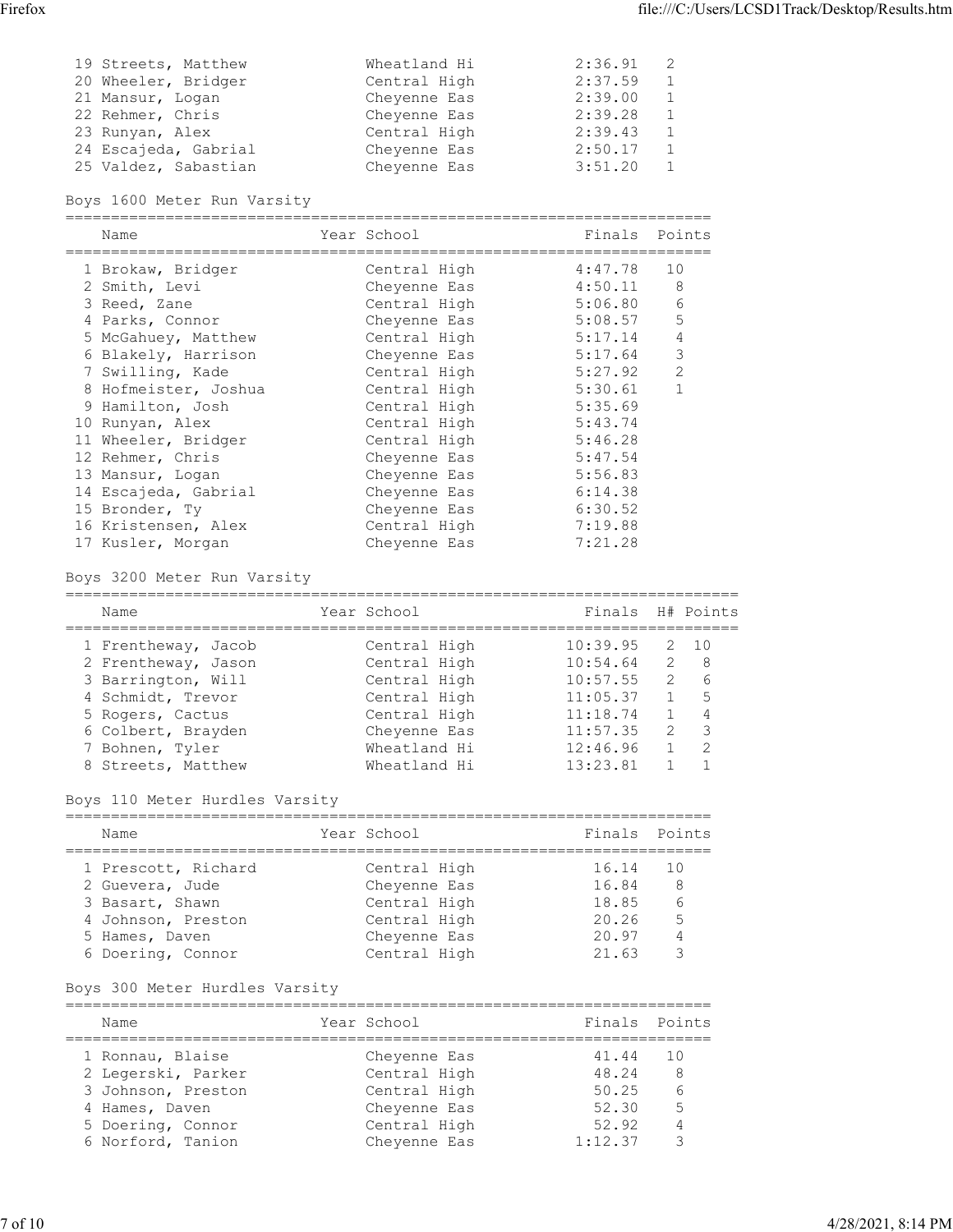|                                                                  |                                         |                              | file:///C:/Users/LCSD1Track/Desktop/Results.htm |
|------------------------------------------------------------------|-----------------------------------------|------------------------------|-------------------------------------------------|
| Boys 4x100 Meter Relay Varsity                                   |                                         |                              |                                                 |
| School                                                           |                                         |                              | Finals Points                                   |
| 1 Central High School W 'A'<br>2 Cheyenne East 2021 Boys 'A'     |                                         | 47.68<br>47.85               | 10<br>8                                         |
| 1) Hesford, Jackson<br>3) Lamm, Nathan                           | 2) Hernandez, Adrian<br>4) Bower, Trey  |                              |                                                 |
| Boys 4x400 Meter Relay Varsity                                   |                                         |                              |                                                 |
| School                                                           |                                         | Finals Points                |                                                 |
| 1 Cheyenne East 2021 Boys 'B'<br>1) Olson, Colby                 | 2) Goff, Gavin                          | $3:51.16$ 10                 |                                                 |
| 3) Oedekoven, Levi<br>2 Cheyenne East 2021 Boys 'A'              | 4) Garcia, Ian                          | 3:52.87                      | 8                                               |
| 1) Ruff, Caleb<br>3) Culver, Jacob                               | 2) Pugh, Cade<br>4) Schlabs, Garet      |                              |                                                 |
| 3 Wheatland High School 'A'<br>1) Goertz, Cole<br>3) Suko, Aric  | 2) May, Simon<br>4) Mickelsen, Tagg     | 3:55.54                      | 6                                               |
| Boys 1600 Sprint Medley Varsity                                  |                                         |                              |                                                 |
| School                                                           |                                         |                              | Finals Points                                   |
| 1 Central High School W 'A'<br>1) Monger, Will<br>3) Marks, Cole | 2) Legerski, Aj<br>4) Knueppel, Tristan | 3:50.00                      | 10                                              |
| Boys High Jump Varsity                                           |                                         |                              |                                                 |
| Name                                                             | Year School                             |                              | Finals Points                                   |
| 1 Brinkman, Ethan                                                | Cheyenne Eas                            | $5 - 07.00$                  | 10                                              |
| 2 Bogus, Caden<br>3 Divan, Colton                                | Central High<br>Cheyenne Eas            | $5 - 06.00$<br>$5 - 02.00$   | 8<br>6                                          |
| 4 Basart, Shawn<br>5 Pillivant, Freddy                           | Central High<br>Central High            | $5 - 02.00$<br>$5 - 02.00$   | 5<br>$\overline{4}$                             |
| 6 Linde, Lucas<br>-- Preuit, Kade                                | Central High<br>Wheatland Hi            | $5 - 00.00$<br>NH            | 3                                               |
| -- Frias, Joseph<br>-- Stentson, Bryce                           | Wheatland Hi<br>Wheatland Hi            | NH<br>ΝH                     |                                                 |
| Boys Pole Vault Varsity                                          |                                         |                              |                                                 |
| Name                                                             | Year School                             |                              | Finals Points                                   |
| 1 Brow, Rodee<br>2 Hunter, Cody                                  | Wheatland Hi<br>Central High            | 12-11.00<br>$12 - 05.00$     | 10<br>$7\phantom{.0}$                           |
| 2 Hicks, Jake                                                    | Wheatland Hi                            | $12 - 05.00$                 | 7                                               |
| 4 Dollard, Christian<br>5 Legerski, Aj                           | Cheyenne Eas<br>Central High            | 11-11.00<br>$11 - 05.00$     | 5<br>4                                          |
| 6 Porwoll, Miles<br>-- Jackson, Ethan                            | Central High<br>Wheatland Hi            | $10 - 05.00$<br>NH           | 3                                               |
| -- Weber, Devin<br>-- Bohnen, Tyler                              | Wheatland Hi<br>Wheatland Hi            | ΝH<br>NH                     |                                                 |
| Boys Long Jump Varsity                                           |                                         |                              |                                                 |
| Name                                                             | Year School                             |                              | Finals Points                                   |
| 1 Olson, Colby<br>2 Warren, Austin                               | Cheyenne Eas<br>Wheatland Hi            | $17 - 01.75$<br>$16 - 07.75$ | 10<br>8                                         |
|                                                                  |                                         |                              |                                                 |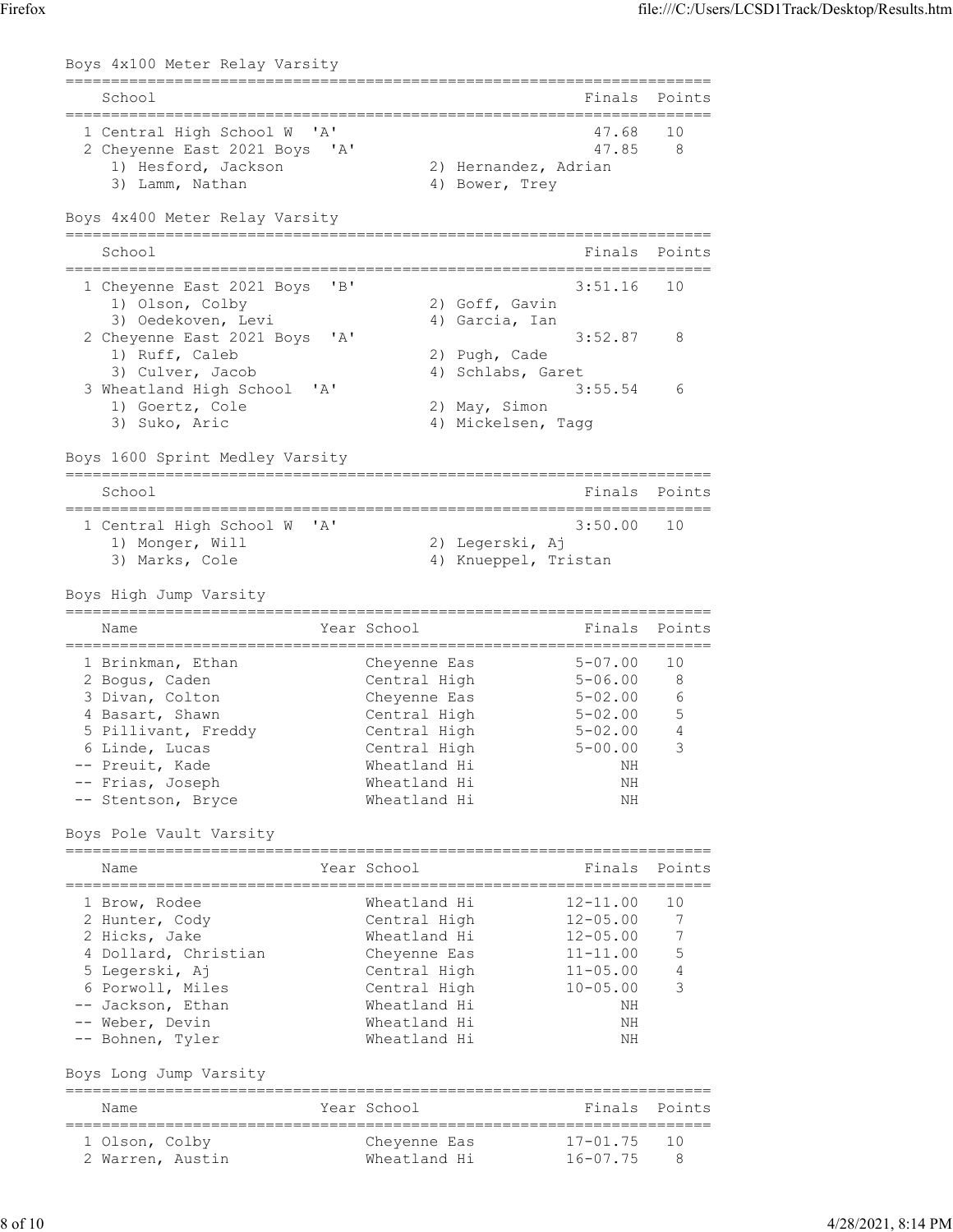| Firefox                                 |                              |                              | file:///C:/Users/LCSD1Track/Desktop/Results.htm |  |
|-----------------------------------------|------------------------------|------------------------------|-------------------------------------------------|--|
|                                         |                              |                              |                                                 |  |
|                                         |                              |                              |                                                 |  |
| 3 Ashby, Zach                           | Wheatland Hi                 | $16 - 02.25$                 | 6                                               |  |
| 4 Flores, Aidan<br>5 Silvis, Jacob      | Central High<br>Central High | $15 - 06.00$<br>$15 - 05.50$ | 5<br>$\overline{4}$                             |  |
| 6 Hondel, David                         | Cheyenne Eas                 | $15 - 01.50$                 | 3                                               |  |
| 7 Mickelsen, Tagg                       | Wheatland Hi                 | $14 - 09.75$                 | $\mathbf{2}$                                    |  |
| 8 Gulley, Darnell                       | Cheyenne Eas                 | $14 - 08.00$                 | 0.50                                            |  |
| 8 Smith, Tucker                         | Cheyenne Eas                 | $14 - 08.00$                 | 0.50                                            |  |
| 10 Bay, Jessen                          | Cheyenne Eas                 | $14 - 06.25$                 |                                                 |  |
| 11 Sarad, Derrick                       | Wheatland Hi                 | $14 - 02.00$                 |                                                 |  |
| 12 Jackson, Ethan                       | Wheatland Hi                 | $13 - 09.50$                 |                                                 |  |
| 13 Hedstrom, Kolter                     | Wheatland Hi                 | $12 - 06.00$                 |                                                 |  |
| -- Karr, Dustin                         | Wheatland Hi                 | ND                           |                                                 |  |
| -- Stentson, Bryce                      | Wheatland Hi                 | ND<br>ND                     |                                                 |  |
| -- Preuit, Kade<br>-- Suko, Aric        | Wheatland Hi<br>Wheatland Hi | $\rm ND$                     |                                                 |  |
| -- Gonzalez, Luis                       | Central High                 | $\rm ND$                     |                                                 |  |
| -- Marks, Cole                          | Central High                 | $\rm ND$                     |                                                 |  |
| -- Floyd, Trace                         | Central High                 | ND                           |                                                 |  |
| -- Mirich, Nathan                       | Cheyenne Eas                 | $\rm ND$                     |                                                 |  |
| -- Goertz, Cole<br>-- Prescott, Richard | Wheatland Hi<br>Central High | $\rm ND$<br>$\rm ND$         |                                                 |  |

Boys Triple Jump Varsity

=======================================================================

| Name             | Year School  | Finals Points |     |
|------------------|--------------|---------------|-----|
| 1 Olson, Colby   | Chevenne Eas | 37-03.75      | 10  |
| 2 Whitright, Ben | Cheyenne Eas | $34 - 09.50$  | - 8 |
| 3 Silvis, Jacob  | Central High | $33 - 00.00$  | b   |
| 4 Jensen, Renton | Cheyenne Eas | $32 - 06.00$  | -5  |
| 5 Turpin, Damien | Chevenne Eas | $30 - 05.00$  |     |
|                  |              |               |     |

Boys Shot Put Varsity

| Name                  | Year School  | Finals Points |                |
|-----------------------|--------------|---------------|----------------|
| 1 Lamm, Nathan        | Cheyenne Eas | $44 - 02.50$  | 10             |
| 2 Kusler, Logan       | Cheyenne Eas | $44 - 00.00$  | 8              |
| 3 Bower, Trey         | Chevenne Eas | $42 - 10.00$  | 6              |
| 4 Lain, Auggie        | Central High | 42-04.00      | 5              |
| 5 Aumiller, Gavyn     | Cheyenne Eas | 39-11.00      | 4              |
| 6 Pino, Rj            | Cheyenne Eas | $37 - 01.50$  | $\mathfrak{Z}$ |
| 7 Carrillo, Arthur    | Cheyenne Eas | 36-05.00      | 2              |
| 8 Fleming, Hadyn      | Central High | $36 - 00.00$  | $\mathbf{1}$   |
| 9 Corbin, Dez         | Cheyenne Eas | $35 - 01.00$  |                |
| 10 Eldridge, Trevor   | Cheyenne Eas | $34 - 08.50$  |                |
| 11 Gaer, Tyler        | Central High | $34 - 02.50$  |                |
| 12 Hiser, Jayden      | Cheyenne Eas | $34 - 01.00$  |                |
| 13 Smith, Cooper      | Cheyenne Eas | $33 - 06.50$  |                |
| 14 Simon, Brock       | Cheyenne Eas | $33 - 04.00$  |                |
| 15 Eichin, Branden    | Cheyenne Eas | $33 - 01.00$  |                |
| 16 Scott, Seth        | Cheyenne Eas | $33 - 00.00$  |                |
| 17 Beeken, Tayler     | Cheyenne Eas | $32 - 01.00$  |                |
| 18 Green, Charles     | Cheyenne Eas | $31 - 11.00$  |                |
| 19 Bay, Jessen        | Cheyenne Eas | $31 - 06.00$  |                |
| 20 Martinez, Lincoln  | Central High | $31 - 02.00$  |                |
| 21 Whitworth, Charles | Cheyenne Eas | $29 - 03.00$  |                |
| 22 Holst, Harley      | Central High | $28 - 05.00$  |                |
| 23 Kafka, Wyatt       | Wheatland Hi | $27 - 09.50$  |                |
| 24 Ward, Dillon       | Cheyenne Eas | $27 - 09.00$  |                |
| 25 Kraft, Andrew      | Cheyenne Eas | $26 - 09.00$  |                |
| 26 Haroldson, Gabriel | Wheatland Hi | $26 - 07.50$  |                |
| 27 Salsgiver, Lucas   | Central High | $24 - 11.00$  |                |
| 27 Resendiz, Eric     | Cheyenne Eas | $24 - 11.00$  |                |
| 29 Hubbs, Luke        | Central High | $24 - 03.00$  |                |